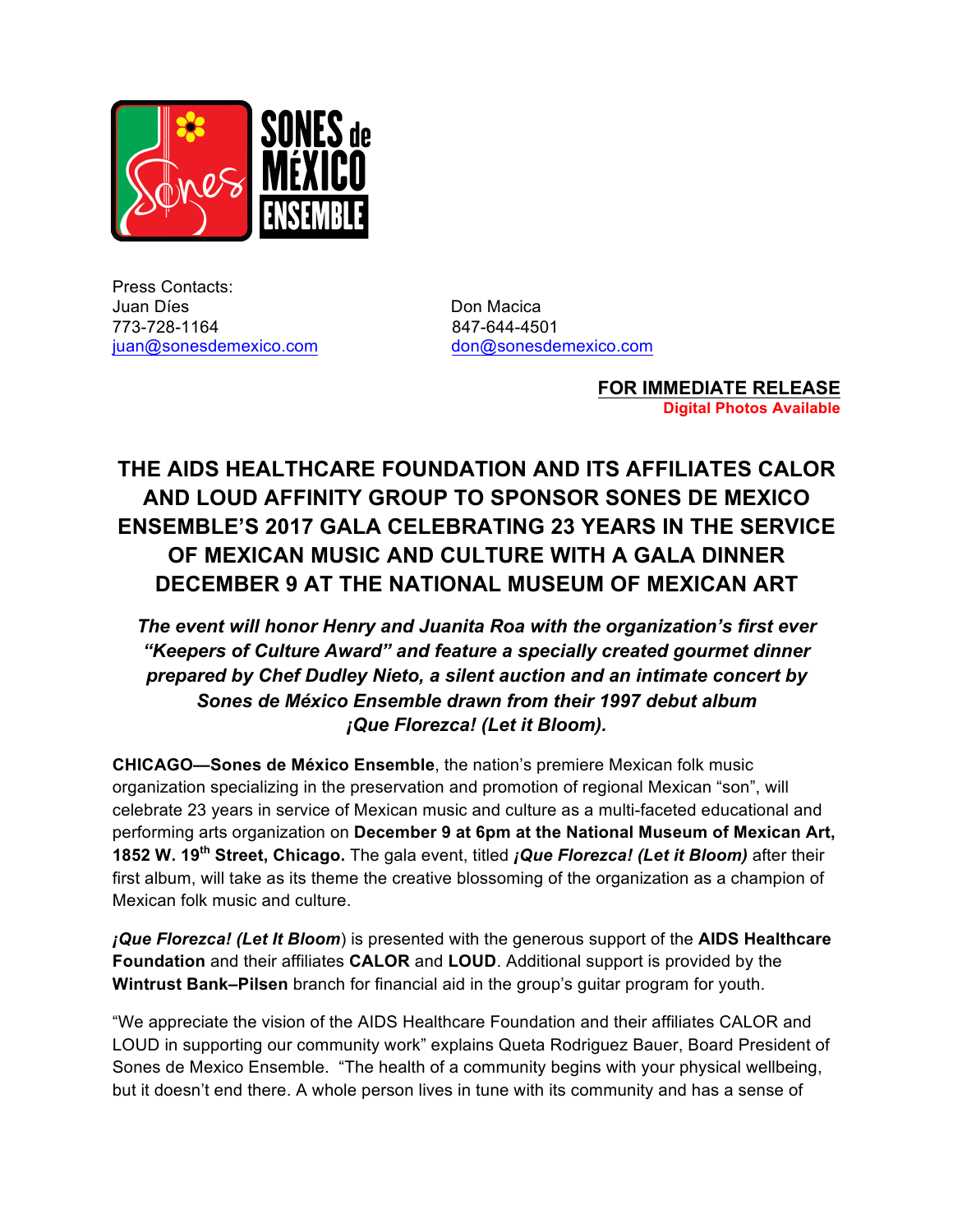belonging. A cultural program like ours allows communities to learn more about their own culture and the culture of others and to find richness in diversity"

"Flowers have a symbolic meaning in Mexican culture," adds Juan Díes, co-founder and executive director of Sones de México "They represent a compliment, poetry and song, love, youth, fertility, death and rebirth. We named our first album *¡Que Florezca!* to mark our creative birth in Chicago as four Mexican immigrants who found unique and fertile soil here in which to plant our seed. Now, with this gala, we will revisit that planting and celebrate everything that has happened since as well as prepare for our future growth."

**Henry Roa and his late wife Juanita Roa** have long been important advocates of Mexican folk music and dance in Chicago. The couple will be presented with Sones de México's first ever **Keepers of Culture Award** for a lifetime of service to Chicago's Mexican-American community that included a role in the development of seminal organizations like Cuerdas Clásicas and the Mexican Folkloric Dance Company of Chicago. Mr. Roa has served on Sones de México's Board of Directors since 1998.

The silent auction will include such rare items as a **vintage** *guitarrón* built by famed luthier **Roberto Morales**, a signed and numbered print by the great Mexican muralist **David Alfaro Siqueiros**, a private wine tasting, and a 5-night stay at a fabulous private **three bedroom home in Puerto Vallarta, Mexico**. For those who can't attend the gala, the organization is providing the opportunity for supporters to bid on items in advance online at sonesdemexico.com/auction.

A special 5-course menu will be created by **Chef Dudley Nieto** for this event, with each course utilizing flower essences from Mexico and inspired by the four themes that Sones de México Ensemble used in structuring the *¡Que Florezca!* album: Concheros, Huapango, Mariachi and Negritud. Each of them symbolizes the three major ethnic contributions to Mexican culture.

The evening will conclude with an intimate recital by Sones de México Ensemble that will feature a suite of songs drawn from *¡Que Florezca! (Let it Bloom)*

## **ABOUT SONES DE MÉXICO ENSEMBLE:**

The group is Chicago's premier folk music organization specializing in Mexican 'son,' a genre encompassing the roots of mariachi music and other regional styles, including *huapango*, *gustos*, *chilenas*, *son jarocho*, and more. The ensemble was formed in 1994 and soon incorporated as a non-profit organization to keep the tradition of Mexican 'son' alive in its many regional forms. As a performer and recording artist, they have developed and popularized many original arrangements of Mexican traditional tunes. Its original work has experimented cross-culturally with symphonic, Irish, folk, blues, C&W, jazz and rock, though never abandoning its roots in Mexican son.

The group has released six CDs: *íQue Florezca! (Let it Bloom*); *Fandango on 18th Street*; the GRAMMY® nominated *Esta Tierra Es Tuya (This Land is Your Land*); *Fiesta Mexicana* (a children's album); *íViva la Revolución!*; and *13 B'ak'tun*.

The organization is a  $501(c)(3)$  not-for-profit organization with a commitment to teaching. The